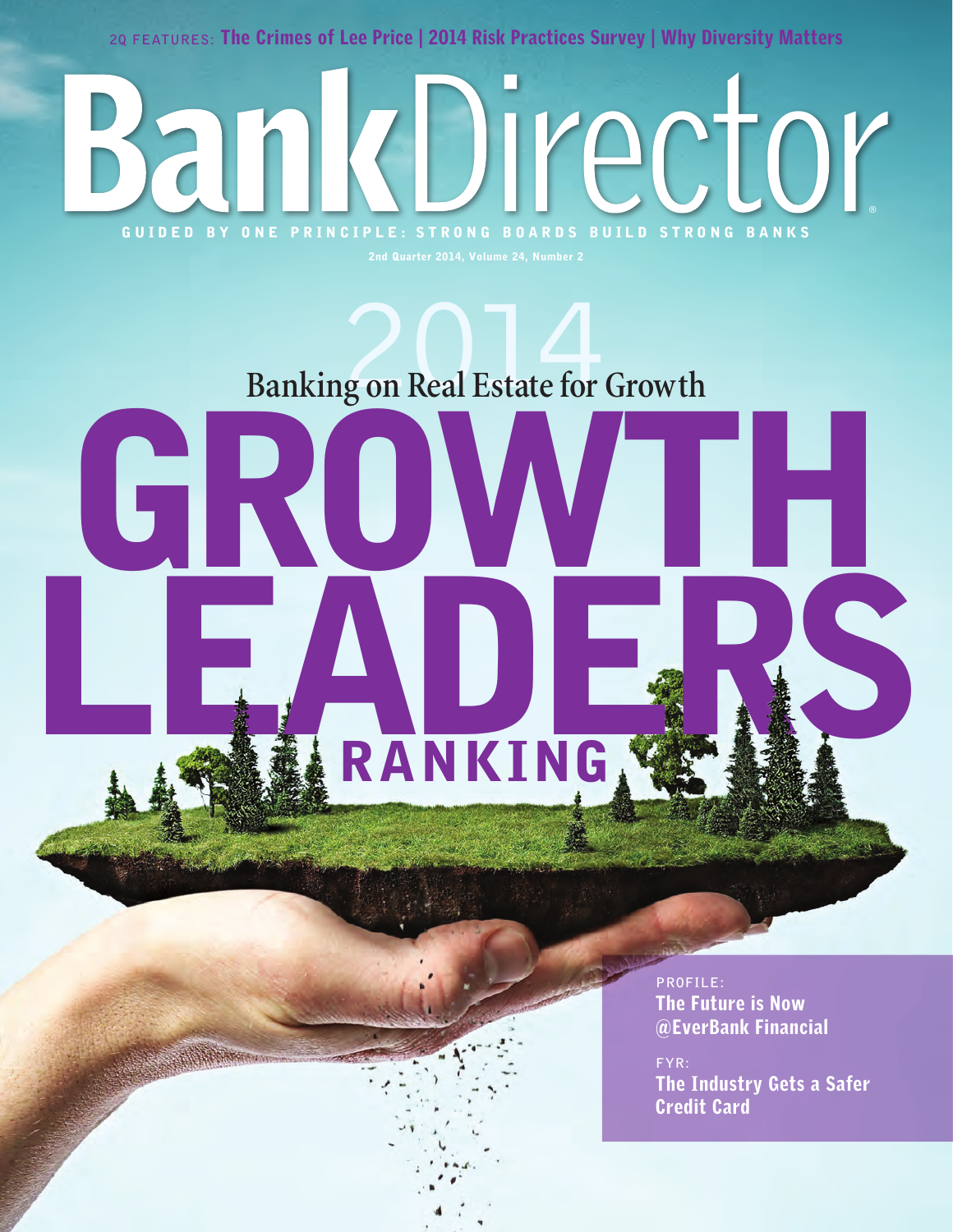he banking industry's love affair with real estate lending grew steamier in 2013 as the broad market continued its strong recovery from a catastrophic downturn just five years ago. And to a large degree, the market's rebound—including both residential and commercial real estate—helped power the top placed finishers in *Bank Director* magazine's 2014 Growth Leaders Ranking, which was based on results for the first three quarters of 2013. Although the residential mortgage market did start to cool off in the fourth quarter as long-term interest rates began trending upward, real estate lending was still a good business to be in for most of the year. T

Low interest rates and a healthier housing market in many areas of the country helped drive a surge in mortgage refinancing and new purchase loans through the first three quarters of last year. When most banks write a home mortgage, they end up selling the loan to third-party securitizers like Fannie Mae and Freddie Mac for a fee, and this boosts their noninterest income. However, in what could be an ill wind for 2014, mortgage refinancing activity cooled off significantly in the fourth quarter of 2013 and first quarter of this year. "That will be a challenge going forward," says Kevin Tweddle, president of Atlanta-based Bank Intelligence Solutions, a subsidiary of Fiserv Inc., which prepared the ranking with input from *Bank Director* magazine.

# FOR GROWTH BANKING ON REAL ESTATE

A strong real estate market for both homes and commercial properties helped a number of U.S. banks put up strong revenue growth numbers in 2013.

 $36.6$  Bank Director  $20.6$  Bank Director  $20.2$ 

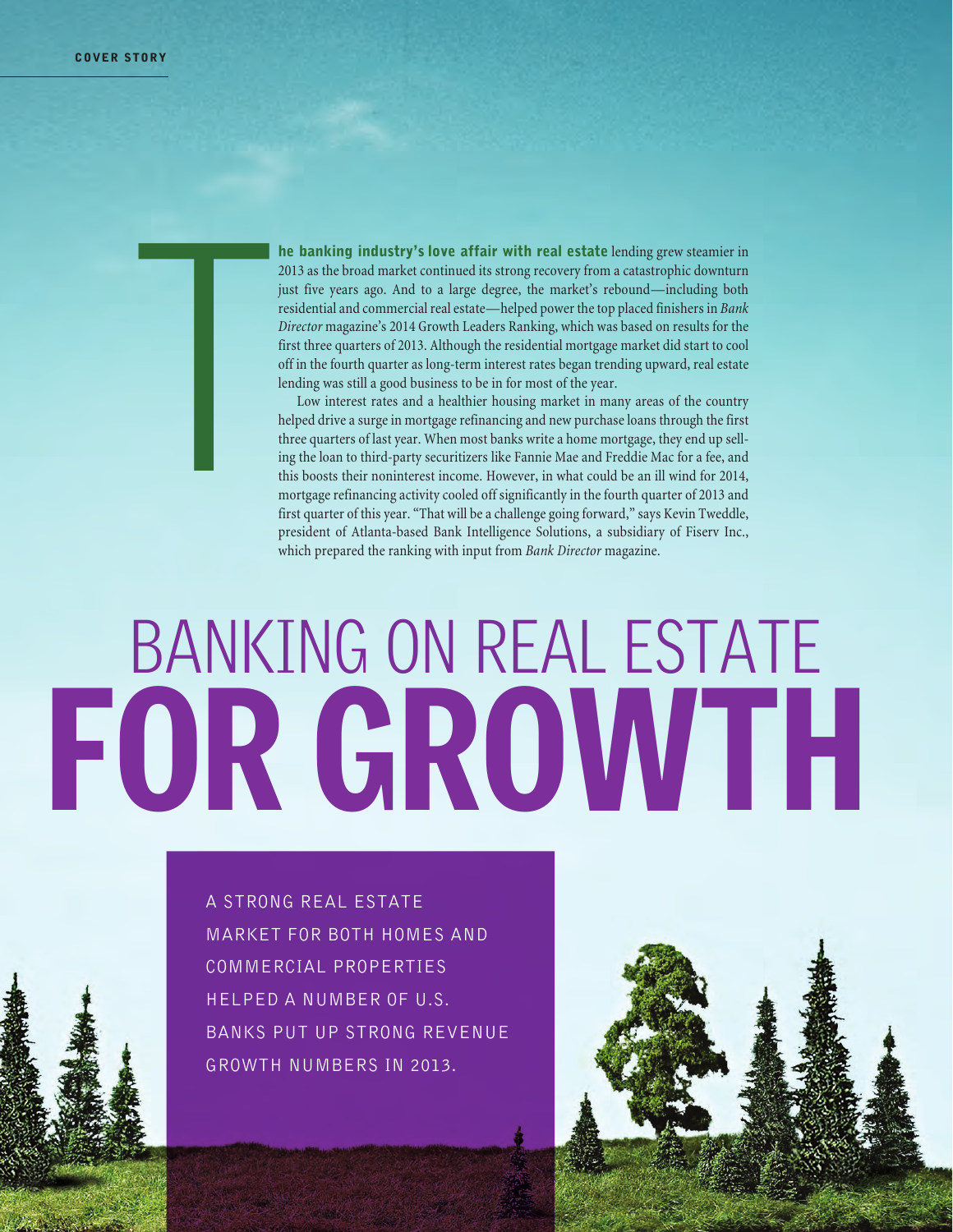

#### BANK DIRECTOR 2014 GROWTH LEADERS RANKING

Several of the top place finishers in this year's ranking also took advantage of a stronger commercial real estate market in 2013, which has been buoyed by a gradually improving U.S. economy, and banks industry-wide ramped up their lending to this sector through the first nine months. U.S. banks have sometimes overzealously catered to this volatile market, but it remains a staple asset class for many community and regional institutions. "The improvement in the commercial real estate sector certainly bodes well for community banks," says Tweddle. "The larger banks have focused on growing C&I and small business loans and have left this sector to the community and regional institutions. For those banks in the right markets with the right lending talent, they've been able to execute well to take advantage of this loan growth opportunity."

The Growth Leaders Ranking includes both publiclyand privately-owned depository institutions that had more than \$1 billion in assets in the third quarter of 2013, and relied on data from call reports that banks and thrifts are required to file with their regulator. There were 699 institutions in the data pool. Other selection criteria included a minimum of 20 percent loan volume, less than 25 percent loan mix in credit card loans and minimum core deposits of 20 percent.

The ranking has been organized around four metrics which capture most important aspects of an institution's financial growth—core revenue, core deposits, net loans and leases and core noninterest income. The percentage growth rates for the core revenue, deposit and core noninterest income categories were calculated in a yearover-year comparison. The net loans and leases ranking is different in that it compares the third quarter of 2013 with the fourth quarter of 2012, including growth from three linked quarters. Of the four categories, core revenue is the most important because it is inclusive of the loan and noninterest income metrics.

The winner of this year's core revenue ranking was also last year's top place finisher—Customers Bancorp in Wyomissing, Pennsylvania, followed in second place by Jacksonville, Florida-based EverBank Financial Corp., which largely does business over the Internet. (See story on EverBank on page 45.) Both institutions are publicly traded.

Two privately-held institutions topped the core deposit ranking: Dallas-based NexBank Capital Inc., which has an especially broad business model for a \$1.1-billion asset bank, with operations in commercial, mortgage and investment banking, as well as an institutional services group. The bank saw an increase in its certificates of deposit (CDs) balances in amounts greater than \$100,000, and a significant jump in its money market and savings account balances. In second place is \$11.6-billion asset Apple Financial Holdings Inc. in New York, which is highly focused on the home mortgage business. The company saw strong growth in its checking account, money market and CD balances in the first three quarters of last year.

The top ranked bank for loan growth was Los Angelesbased SinoPac Bancorp, a \$1.3-billion asset U.S. subsidiary of SinoPac Holdings in Taiwan. Its Far East National Bank unit has nine branches in California and representative offices in Beijing and Ho Chi Minh City, Vietnam. SinoPac's loan growth last year was the result of a modest increase in real estate and commercial and industrial (C&I) credits, and a substantial increase in loans to other depository institutions and bankers acceptances used to finance foreign trade transactions as the institution took advantage of SinoPac Holdings' extensive business ties in China.

Finishing behind SinoPac was Hyde Park Bancorp, a \$1.3–billion asset mutual holding company located in Boston. Over the last two years, Hyde Park has undergone a significant change in corporate strategy as it has aggressively expanded its commercial real estate and commercial lending operations, made investments in its consumer banking platform and technology infrastructure and changed the name of its banking subsidiary to Blue Hills Bank. Its impressive 37.7 percent loan growth rate through the first nine months of 2013 was aided in part by the fact that it only started its commercial banking initiative in 2012 and was growing from a low base.

Hyde Park also took top honors in the core noninterest income category as it benefited from an increase in the sale of residential mortgages to third-party securitizers, and also from a new cash management program that targets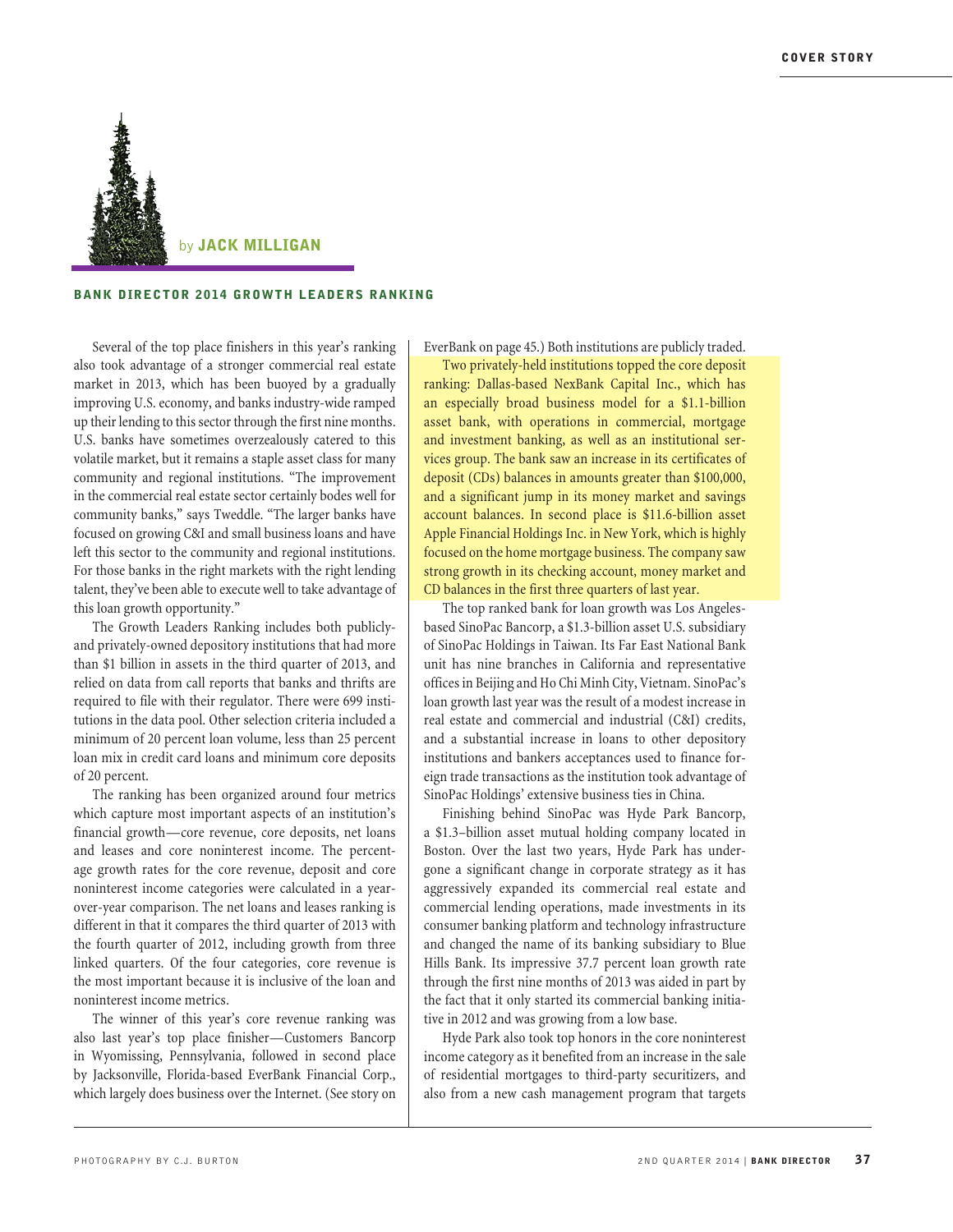"The improvement in the commercial real estate sector certainly bodes well for community banks. The larger banks have focused on growing C&I and small business loans and have left this sector to the community and regional institutions." KEVIN TWEDDLE, PRESIDENT OF BANK INTELLIGENCE SOLUTIONS

> business customers. Again, the bank's impressive 115.63 percent year-over-year growth rate was aided by the fact that it was building off of a relatively low base.

> Finishing second in the noninterest income ranking was Ontario, California-based CVB Financial Corp., whose 89.45 percent increase in a year-over-year comparison had more to do with a sharp reduction in the value of a loss-sharing asset than with an increase in fees from service charges or advisory activities. CVB, the parent company of Citizens Business Bank, acquired San Joaquin Bank in an assisted transaction with the Federal Deposit Insurance Corp. (FDIC) in 2009 that included a loss-sharing agreement with the agency. As CVB's credit loss experience with San Joaquin Bank's covered loan portfolio improved (in a typical loss-sharing agreement the FDIC will cover a portion of the losses from the acquired bank), the bank wrote down the value of the loss-share agreement by \$19.3 million through the third quarter of 2012. CVB also wrote down the value of the loss-sharing asset by a significantly smaller amount—\$10.7 million—through the third quarter of 2013, and this accounted for most of the year-over-year improvement in its noninterest income.

> Customers Bancorp's strong core revenue growth through the first nine months of 2013 was driven in part by impressive growth in residential mortgages, multi-family housing and small business loans, which more than offset a gradual decline in mortgage warehouse lending, where it lends money on a short-term basis to other home mortgage originators.

> Chairman and Chief Executive Officer Jay Sidhu attributes part of that growth to an experienced team of lenders that he recruited a couple of years ago—people that he had worked with previously and knew well—to develop loans to small and medium-sized businesses in New England and multi-family loans in New York. "We've had tremendous growth there starting from scratch," says Sidhu.

> Customers also saw significant growth in its noninterest income through the sale of residential mortgage loans, for which it receives a fee. "[Customers] generated a lot of revenue from off-balance sheet activities, most of it from loan sales," says Tweddle.

> The \$4.1-billion asset bank, which operates out of 16 branches in Pennsylvania, New Jersey and New York, and loan production offices in Providence, Rhode Island and

Boston, is still a relatively new company. Working with a group of investors, Sidhu—who previously was the CEO of Sovereign Bancorp—gained control of a small bank in Eastern Pennsylvania and in 2009, changed its name to Customers Bank. He has used that platform to expand throughout the region. (See "A Second Act for Jay Sidhu" in the second quarter 2013 issue of *Bank Director* magazine.) "When you get bigger, the percentage increases get tougher to achieve," says Sidhu.

The third place finisher on the core revenue ranking is McKinney, Texas-based Independent Bank Group Inc., which operates 29 banking offices in the Dallas/Fort Worth and Austin markets. Tweddle credits Independent with having a "really good management team—it's a very focused group." The bank saw significant growth in construction, commercial real estate and energy lending—the latter of which was a new initiative in 2013.

Chairman and CEO David Brooks concedes that \$2.1-billion asset Independent benefits from being in Texas, which offers banks stronger growth prospects than many other states. "We're in the right spot on the map," he says. "We're in Texas, which is the best economy in the country right now." The bank's growth there has also been aided by its ability to recruit experienced lenders who bring both skill and strong client relationships. "One of our differentiators is that we've been able to hire really talented people," Brooks adds. "We've been able to hire teams away from our competitors."

Placing sixth on the core revenue ranking was Heritage Financial Group Inc., a \$1.4-billion asset bank in Albany, Georgia. Heritage is actually a one-time credit union that converted to a savings bank charter in 2004, and later became a state chartered commercial bank regulated by the State of Georgia and the FDIC. That long metamorphosis has been accompanied by a steady growth curve as the company built out its banking model. Heritage showed strong loan growth across most of its asset categories including construction, commercial real estate and C&I. The company has also expanded to 27 full-service branches in South Georgia, North Central Florida and Eastern Alabama, both through de novo expansion and a series of assisted acquisitions with the FDIC, although it has picked up branches rather than whole banks. The bank's expansion strategy has resulted in a larger platform for its organic growth efforts, and President and CEO Leonard Dorminey says the bank prefers college towns where the job markets tend to be more stable.

"Heritage has done an excellent job of integrating its FDIC-assisted purchases over the past few years as well as seizing opportunities in recovering markets throughout the Southeast, driving strong organic growth," says Tweddle. |BD|

Jack Milligan is editor of Bank Director.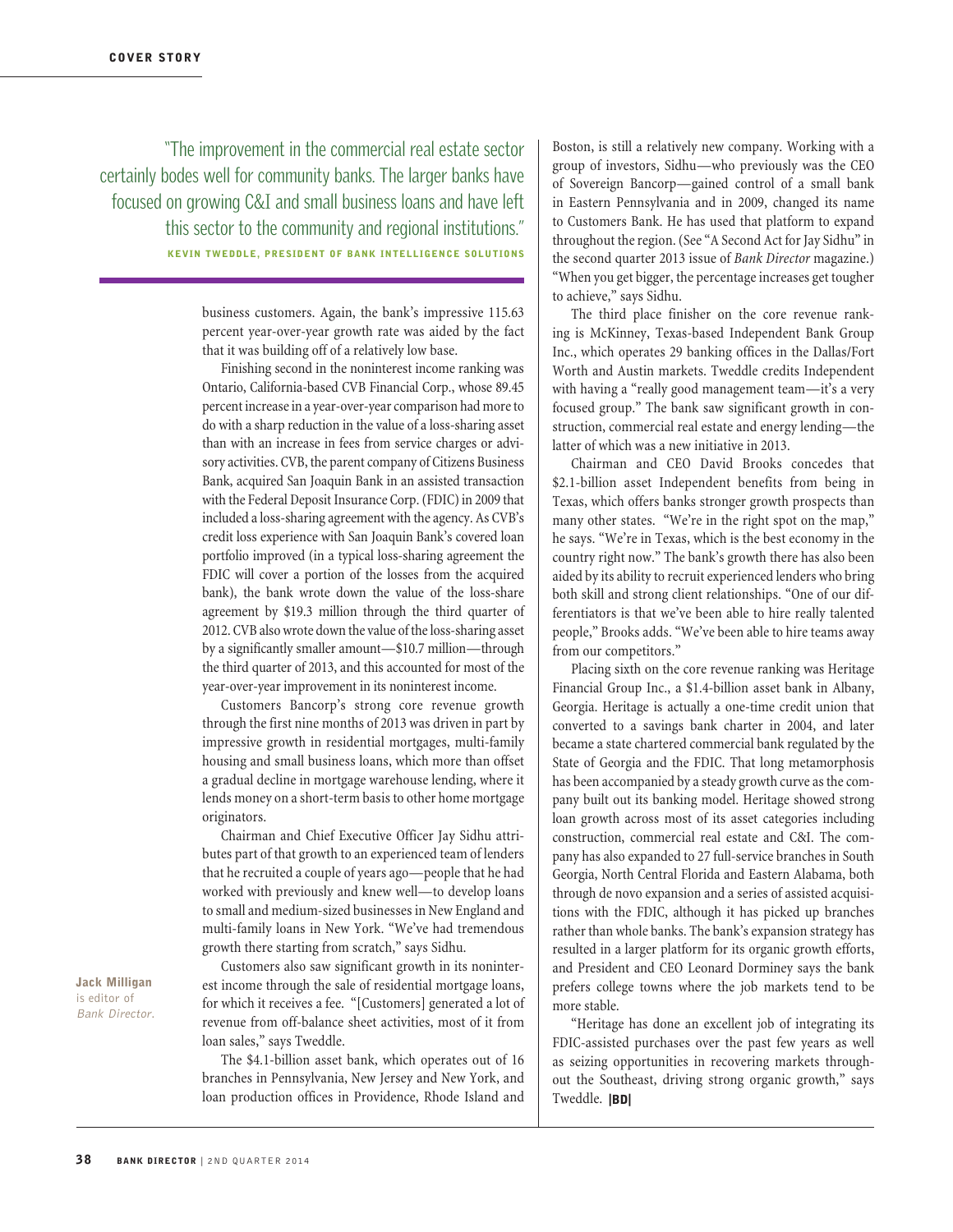

#### BANK DIRECTOR 2014 GROWTH LEADERS RANKING

#### CORE REVENUE

| Rank           | <b>Company Name</b>                                       | <b>State</b> | Form of<br><b>Ownership</b> | <b>Total Assets</b><br>(5000s) | Q1-Q3 2012<br>(5000s) | Q1-Q3 2013<br>(\$000s) | <b>Period-Over-Period</b><br><b>Growth Rate</b> |
|----------------|-----------------------------------------------------------|--------------|-----------------------------|--------------------------------|-----------------------|------------------------|-------------------------------------------------|
| ı.             | Customers Bancorp Inc.                                    | PA           | Public                      | \$4,153,000                    | \$67,835              | \$94,434               | 39.21%                                          |
| $\overline{2}$ | EverBank Financial Corp.                                  | <b>FL</b>    | Public                      | \$17,640,000                   | \$615,256             | \$837,892              | 36.19%                                          |
| 3              | Independent Bank Group Inc.                               | <b>TX</b>    | Public                      | \$2,163,000                    | \$47,524              | \$62,487               | 31.49%                                          |
| 4              | BOFI Holding Inc.                                         | CA           | Public                      | \$3,568,000                    | \$86,363              | \$108,816              | 26.00%                                          |
| 5              | Fremont Bancorp                                           | CA           | Private                     | \$2,507,000                    | \$142,365             | \$177,758              | 24.86%                                          |
| 6              | Heritage Financial Group Inc.                             | GA           | Public                      | \$1,380,000                    | \$41,824              | \$51,543               | 23.24%                                          |
| $\overline{7}$ | NexBank Capital Inc.                                      | TX           | Private                     | \$1,113,000                    | \$32,060              | \$39,012               | 21.68%                                          |
| 8              | Watford City Bancshares Inc.                              | ND.          | Private                     | \$1,634,000                    | \$46,675              | \$56,731               | 21.54%                                          |
| 9              | Bridgeview Bancorp Inc.                                   | IL           | Private                     | \$1,008,000                    | \$46,021              | \$55,527               | 20.66%                                          |
| 10             | ServisFirst Bancshares Inc.                               | AL           | Public                      | \$3,519,000                    | \$75,835              | \$89,990               | 18.67%                                          |
|                |                                                           |              |                             | 0.41%                          |                       |                        |                                                 |
|                | All Commercial, Savings Banks and BHCs Median Growth Rate |              |                             |                                |                       |                        | $-0.57\%$                                       |

**Source:** Bank Intelligence Solutions and regulatory reports

Note: Core revenue is defined as net interest income plus noninterest income, excluding available-for-sale gains and losses and other-real-estate-owned gains and losses.

## CORE DEPOSITS

| Rank         | <b>Company Name</b>            | <b>State</b> | Form of<br><b>Ownership</b>                               | <b>Total Assets</b><br>(5000s) | Q1-Q3 2012<br>(5000s) | Q1-Q3 2013<br>(5000s) | Period-Over-Period<br><b>Growth Rate</b> |
|--------------|--------------------------------|--------------|-----------------------------------------------------------|--------------------------------|-----------------------|-----------------------|------------------------------------------|
|              | NexBank Capital Inc.           | <b>TX</b>    | Private                                                   | \$1,113,000                    | \$238,494             | \$456,094             | 91.24%                                   |
| $\mathbf{2}$ | Apple Financial Holdings Inc.  | <b>NY</b>    | Private                                                   | \$11,647,000                   | \$4,506,959           | \$6,250,135           | 38.68%                                   |
| 3            | BOFI Holding Inc.              | CA           | Public                                                    | \$3,568,000                    | \$954,941             | \$1,310,699           | 37.25%                                   |
| 4            | HomeStreet Inc.                | <b>WA</b>    | Public                                                    | \$3,066,000                    | \$1,315,496           | \$1,639,492           | 24.63%                                   |
| 5            | Opus Bank                      | CA           | Private                                                   | \$3,739,000                    | \$1,515,595           | \$1,839,054           | 21.34%                                   |
| 6            | First Connecticut Bancorp Inc. | <b>CT</b>    | Public                                                    | \$1,417,000                    | \$1,007,959           | \$1,197,330           | 18.79%                                   |
|              | Meridian Financial Services    | <b>MA</b>    | Private                                                   | \$2,815,000                    | \$1,279,819           | \$1,517,930           | 18.61%                                   |
| 8            | Clifton MHC                    | <b>NJ</b>    | Private                                                   | \$1,099,000                    | \$199,731             | \$235,324             | 17.82%                                   |
| 9            | Cardinal Financial Corp.       | <b>VA</b>    | Public                                                    | \$2,894,000                    | \$1,138,301           | \$1,336,881           | 17.45%                                   |
| 10           | Brand Group Holdings Inc.      | GA           | Private                                                   | \$1,692,000                    | \$596,796             | \$695,677             | 16.57%                                   |
|              |                                |              | BHCs > \$1 Billion Median Growth Rate                     |                                |                       |                       | 2.24%                                    |
|              |                                |              | All Commercial, Savings Banks and BHCs Median Growth Rate | 2.19%                          |                       |                       |                                          |

**Source:** Bank Intelligence Solutions and regulatory reports

Note: Core deposits are defined as non-interest bearing DDA accounts + NOW accounts + savings/money market accounts.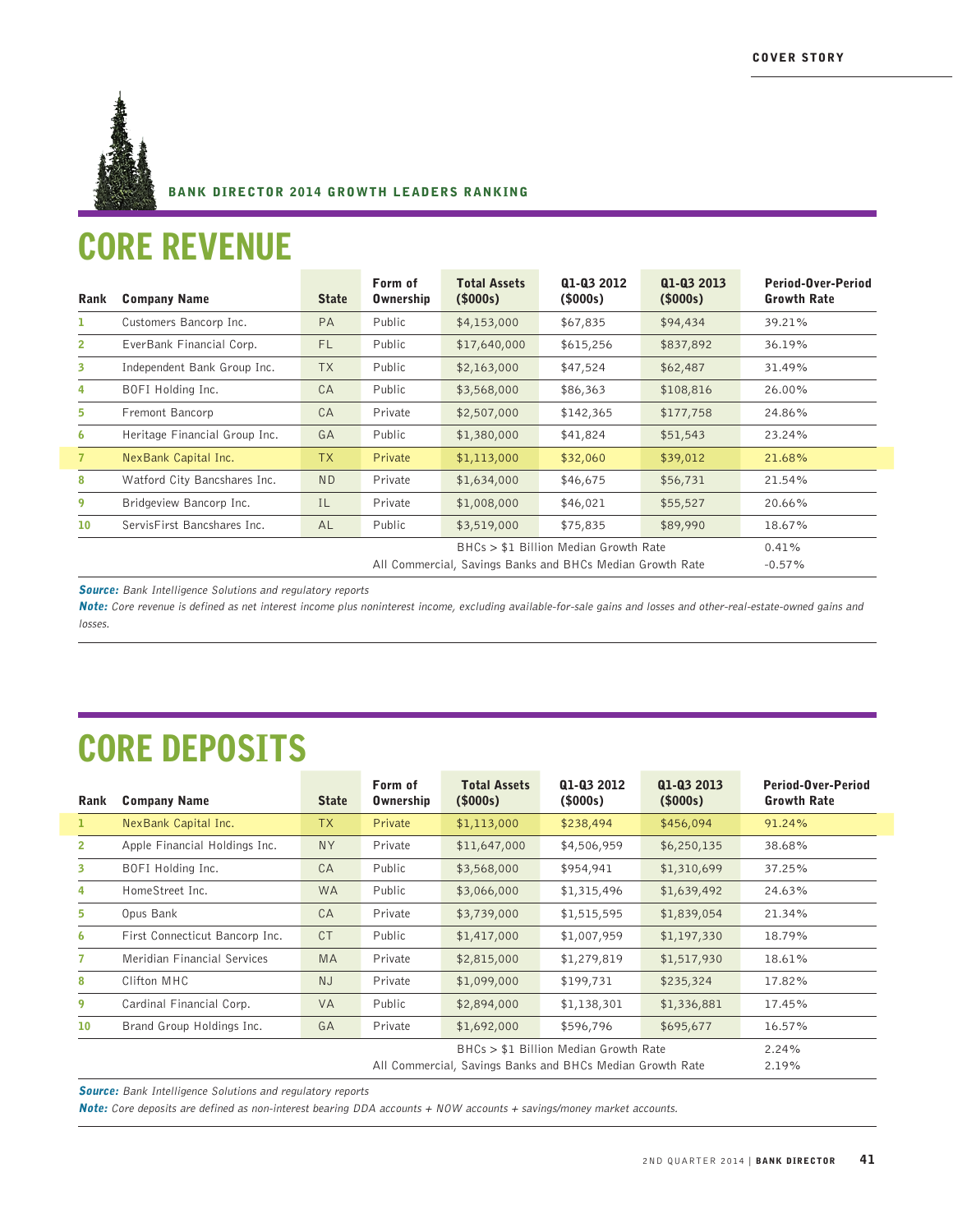

#### BANK DIRECTOR 2014 GROWTH LEADERS RANKING

#### CORE NONINTEREST INCOME

| Rank           | <b>Company Name</b>             | <b>State</b>   | Form of<br><b>Ownership</b>                               | <b>Total Assets</b><br>(\$000s)       | Q1-Q3 2012<br>(5000s) | Q1-Q3 2013<br>(\$000s) | <b>Period-Over-Period</b><br><b>Growth Rate</b> |
|----------------|---------------------------------|----------------|-----------------------------------------------------------|---------------------------------------|-----------------------|------------------------|-------------------------------------------------|
| ı              | Hyde Park Bancorp               | MA             | Private                                                   | \$1,323,000                           | \$1,638               | \$3,532                | 115.63%                                         |
| $\overline{2}$ | CVB Financial Corp.             | CA             | Public                                                    | \$6,665,000                           | \$6,520               | \$12,352               | 89.45%                                          |
| 3              | First Republic Bank             | CA             | Public                                                    | \$42,113,000                          | \$84,898              | \$154,513              | 82.00%                                          |
| 4              | Central Bancorp Inc.            | <b>TX</b>      | Private                                                   | \$1,424,000                           | \$7,960               | \$13,844               | 73.92%                                          |
| 5.             | EverBank Financial Corp.        | <b>FL</b>      | Public                                                    | \$17,640,000                          | \$243,928             | \$413,999              | 69.72%                                          |
| 6              | First Connecticut Bancorp Inc.  | <b>CT</b>      | Public                                                    | \$1,417,000                           | \$4,479               | \$7,501                | 67.47%                                          |
| $\overline{7}$ | Yadkin Financial Corp.          | N <sub>C</sub> | Public                                                    | \$1,806,000                           | \$10,603              | \$17,626               | 66.24%                                          |
| 8              | Green Bancorp Inc.              | <b>TX</b>      | Private                                                   | \$1,704,000                           | \$1,710               | \$2,841                | 66.14%                                          |
| 9              | Community Trust Financial Corp. | LA             | Private                                                   | \$3,224,000                           | \$19,870              | \$31,407               | 58.06%                                          |
| 10             | HF Financial Corp.              | SD.            | Public                                                    | \$1,217,000                           | \$7,041               | \$10,930               | 55.23%                                          |
|                |                                 |                |                                                           | BHCs > \$1 Billion Median Growth Rate | 3.01%                 |                        |                                                 |
|                |                                 |                | All Commercial, Savings Banks and BHCs Median Growth Rate | 0.49%                                 |                       |                        |                                                 |

**Source:** Bank Intelligence Solutions and regulatory reports

Note: Core noninterest income is defined as noninterest income minus gains/losses from investment and asset sales including other real estate owned (OREO).

### NET LOANS & LEASES

| Rank            | <b>Company Name</b>                                       | <b>State</b> | Form of<br><b>Ownership</b> | <b>Total Assets</b><br>(5000s) | Q4 2012<br>(\$000s) | Q3 2013<br>(\$000s) | Q4 2012 to Q3 2013<br><b>Growth Rate</b> |
|-----------------|-----------------------------------------------------------|--------------|-----------------------------|--------------------------------|---------------------|---------------------|------------------------------------------|
| ı               | SinoPac Bancorp                                           | CA           | Private                     | \$1,323,000                    | \$621,693           | \$914,692           | 47.13%                                   |
| $\overline{2}$  | Hyde Park Bancorp                                         | <b>MA</b>    | Private                     | \$1,314,000                    | \$488,673           | \$672,901           | 37.70%                                   |
| 3 <sup>7</sup>  | NexBank Capital Inc.                                      | <b>TX</b>    | Private                     | \$1,113,000                    | \$566,173           | \$775,524           | 36.98%                                   |
| 4               | Apple Financial Holdings Inc.                             | <b>NY</b>    | Private                     | \$11,647,000                   | \$5,806,206         | \$7,568,992         | 30.36%                                   |
| 5.              | Suffolk Bancorp                                           | <b>NY</b>    | Public                      | \$1,700,000                    | \$763,929           | \$982,345           | 28.59%                                   |
| 6               | <b>SignatureBank</b>                                      | <b>NY</b>    | Public                      | \$22,377,000                   | \$10,044,562        | \$12,514,241        | 24.59%                                   |
| $\mathbf{7}$    | First of Long Island Corp.                                | <b>NY</b>    | Public                      | \$2,400,000                    | \$1,128,760         | \$1,396,984         | 23.76%                                   |
| 8               | Clifton MHC                                               | NJ           | Private                     | \$1,099,000                    | \$448,591           | \$554,450           | 23.60%                                   |
| 9               | ConnectOne Bancorp Inc.                                   | <b>NJ</b>    | Public                      | \$1,243,000                    | \$836,001           | \$1,016,404         | 21.58%                                   |
| 10 <sup>°</sup> | Peapack-Gladstone Financial                               | NJ           | Public                      | \$1,967,000                    | \$1,140,059         | \$1,383,617         | 21.36%                                   |
|                 |                                                           |              |                             | 3.17%                          |                     |                     |                                          |
|                 | All Commercial, Savings Banks and BHCs Median Growth Rate |              |                             |                                |                     |                     | 1.70%                                    |

**Source:** Bank Intelligence Solutions and regulatory reports

Note: Net loans/leases is defined as total loans and leases, net of unearned income. The loan ranking tables calculates the percentage growth rate over three linked quarters ending in September 30, 2013.